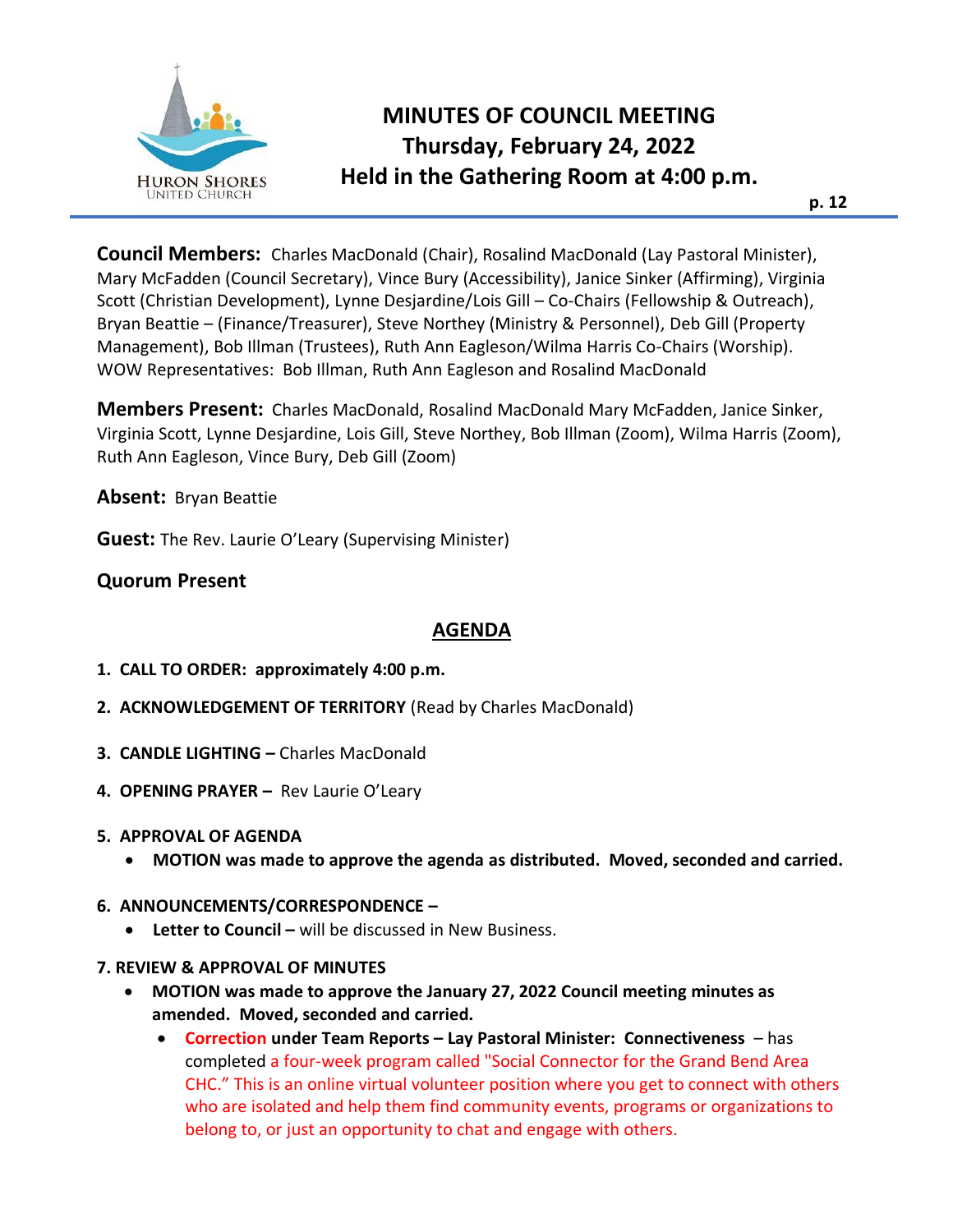• **Correction under Team Reports – Lay Pastoral Minister (cont'd):**  This is often referred to as Social Prescribing and our health centre staff will be referring people for the service along with self-referrals. Then another program called, "Welcome to Paradise" is in connection with the Medical Centre, the Sunshine …

### **8. BUSINESS ARISING:** None.

**9. COVID-19 UP-DATE – Charles MacDonald:** Carrying on with "Open Church". Mask mandate could change by mid-March. Once the mask mandate has been lifted, It will be an individual choice. We can continue to implement the mandate of wearing a mask . Will have a Regathering meeting soon.

## **10. TEAM REPORTS**

- **SEARCH TEAM – Janice Sinker (spokesperson):** in addition to the submitted report, the documents: "Our Living Faith Story" and the "Job Position Description" can be upload on our ChurchHub profile. Once uploaded, a Regional liaison will make our information live.
- **PROPERTY – Deb Gill:** 
	- in addition to the submitted report, Deb announced that the \$20,000 grant from Faithful Footprints, ,was accepted! A Zoom meeting will be organized with Finance and others will be invited, to lay out the project plan. Will share with the congregation through Shorelines and a verbal announcement.
	- **Discussion:** What to do with the extra hymnals and pew bibles. Suggestions were expressed, i.e., if given in memory, the book could be offered back to the family; ask if any of the community of faith would be interested. It was suggested to keep a supply of both hymnals with music and just words. The books with just words are important for accessibility. It was suggested to put on our website that the service is displayed on large screens and that hymnals and pew bibles are available.
- **CHRISTIAN DEVELOPMENT – Virginia Scott:** a question was asked if any plans are in place for the "Family Service Picnic" or the program, "Kids in the Kitchen". These programs will be discussed by the team soon.
- **TRUSTEES – Bob Illman:** No report.
- **MINISTRY & PERSONNEL: Steve Northey:** No further report.
- **WORSHIP REPORT – Ruth Ann Eagleson and Wilma Harris:** No further report.
- **WOW – Bob Illman, Ruth Ann Eagleson and Rosalind MacDonald**: in addition to the submitted report, there was a February 22 Zoom meeting. Mentioned that many churches are looking for new ministers. Plans are to go back to meeting in person. WOW meets quarterly. WOW meets in the spring and fall.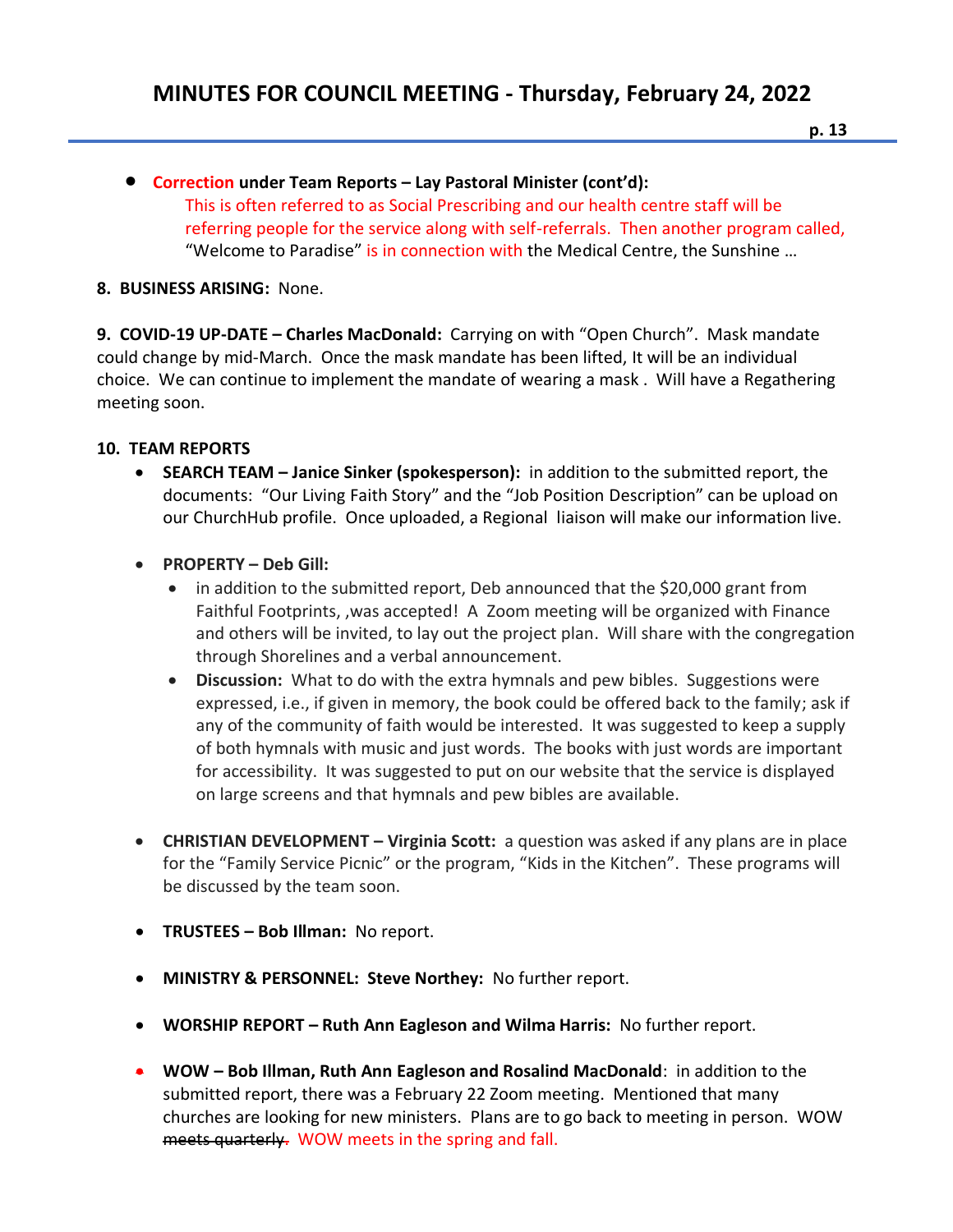- **p. 14**
- **LAY PASTORAL MINISTER – Rosalind MacDonald:** in addition to the submitted report, Rosalind has heard back from Pastor Frank, New Life Community Church (formally the Church of God). NLCC will be hosting a Good Friday service. This will not be a shared service and our community of faith has been invited. Information will be available soon.
- **FINANCE – Bryan Beattie:** As Bryan was absent, Steve Northey read a commentary written by Bryan. Bryan requested that if there were any questions or concerns about the financial report, that individuals get in touch with him by calling or emailing. As there were many questions, it was agreed to have a Special Council meeting to resolve any concerns. This meeting will be a one item agenda – to approve the 2021 Finance Report and the 2022 Proposed Budget.
	- **MOTION to defer the approval of the 2021 Finance Report and the 2022 Proposed Budget until the Special Council meeting on Tuesday, March 1, 2022. Moved, seconded and carried.**
- **GRAND BEND PLACE – Bob Illman:** No further. Press release re upcoming spring concerts will be published in March.
- **FELLOWSHIP & OUTREACH – Lynne Desjardine/Lois Gill – Co-Chairs:** Nothing further.
- **ACCESSIBILITY – Vince Bury:** Nothing further.
- **AFFIRMING TEAM – Janice Sinker:** Nothing further.
- **COMMUNITY WELLNESS W.G. Charles MacDonald:** Will be put off hiring until the new Supply Minister is on board.
- **SABATTICAL W.G – Charles MacDonald:** After Charles complimented the work of the Sabbatical Team**,** it was explained that the Team would now be disbanded.
	- **MOTION to acknowledge the work of the Subbatical Team and that the Team be disbanded. Moved seconded and carried.**
- **NOMINATIONS W.G. – Janice Sinker:** No report.
- **WOW – Rosalind MacDonald, Ruth Ann Eagleson, Bob Illman:** In addition to the submitted report, from Ruth Ann: Rosalind and Ruth attended the Regional Council Representative Gathering on Tuesday, February 22 via zoom hosted by John Neff. Many churches are facing similar challenges to ours, Ministerial search, getting back into sanctuary, etc. The Council Rep's are going to meet quarterly as a group and consider meeting as cluster groups from similar areas.